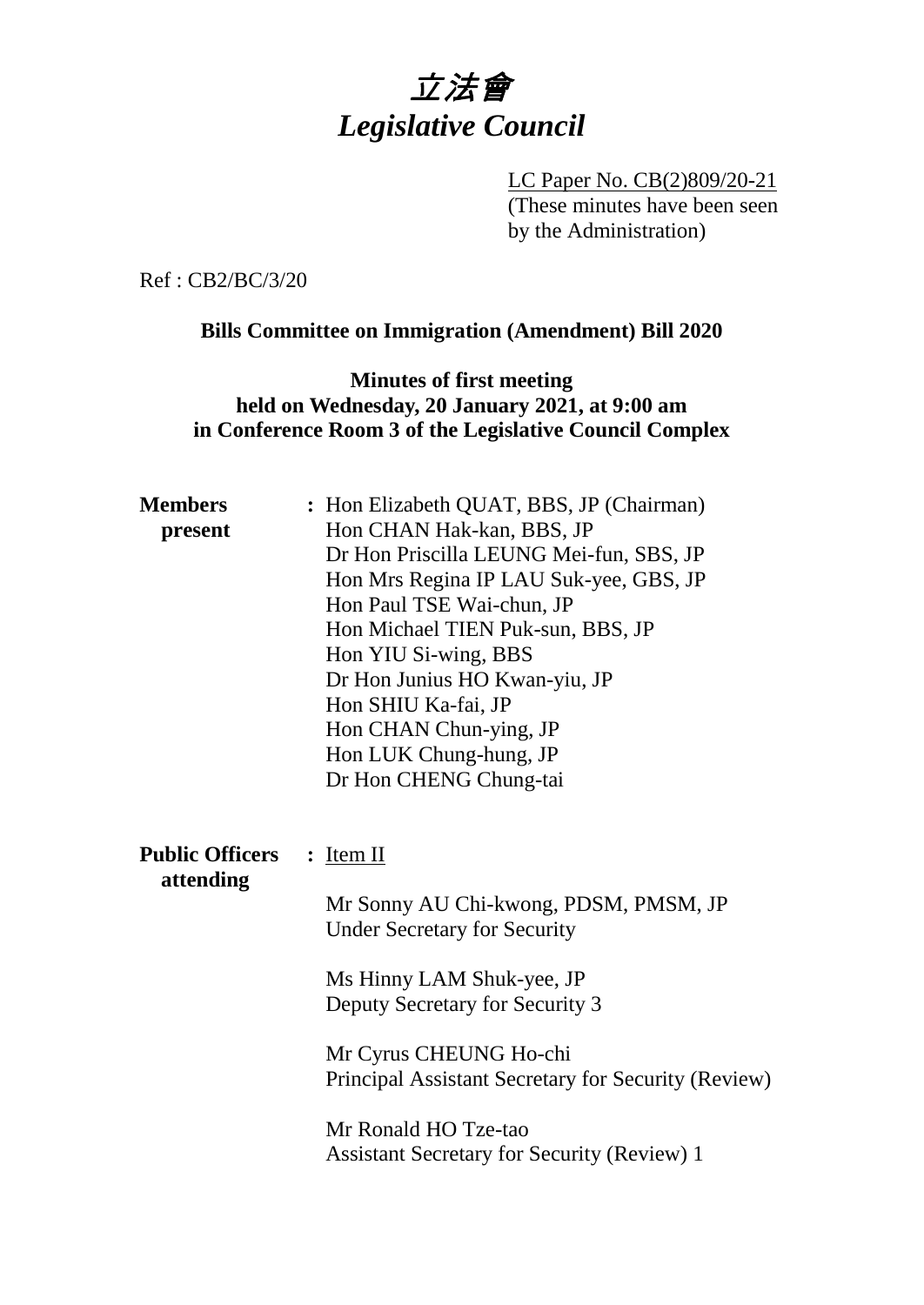|                               | Mr TAI Chi-yuen<br><b>Assistant Director of Immigration</b><br>(Management and Support)                    |
|-------------------------------|------------------------------------------------------------------------------------------------------------|
|                               | Ms Sally CHEUNG Sau-yin<br><b>Assistant Director of Immigration</b><br>(Removal Assessment and Litigation) |
|                               | Ms Monica LAW Man-yuen<br><b>Senior Assistant Law Draftsman</b><br>Department of Justice                   |
|                               | Mr Alan CHONG Ka-ning<br><b>Senior Government Counsel</b><br>Department of Justice                         |
| <b>Clerk</b> in<br>attendance | : Miss Betty MA<br>Chief Council Secretary (2) 1                                                           |
| <b>Staff</b> in<br>attendance | : Miss Joyce CHAN<br><b>Assistant Legal Adviser 1</b>                                                      |
|                               | Ms Gloria TSANG<br>Senior Council Secretary (2) 7                                                          |
|                               | Ms Kiwi NG<br>Legislative Assistant (2) 1                                                                  |

# **I. Election of Chairman**

Ms Elizabeth QUAT was elected Chairman of the Bills Committee.

2. Members agreed that there was no need for the Bills Committee to elect a Deputy Chairman.

# **II. Meeting with the Administration**

3. The Bills Committee deliberated (index of proceedings attached at **Annex**).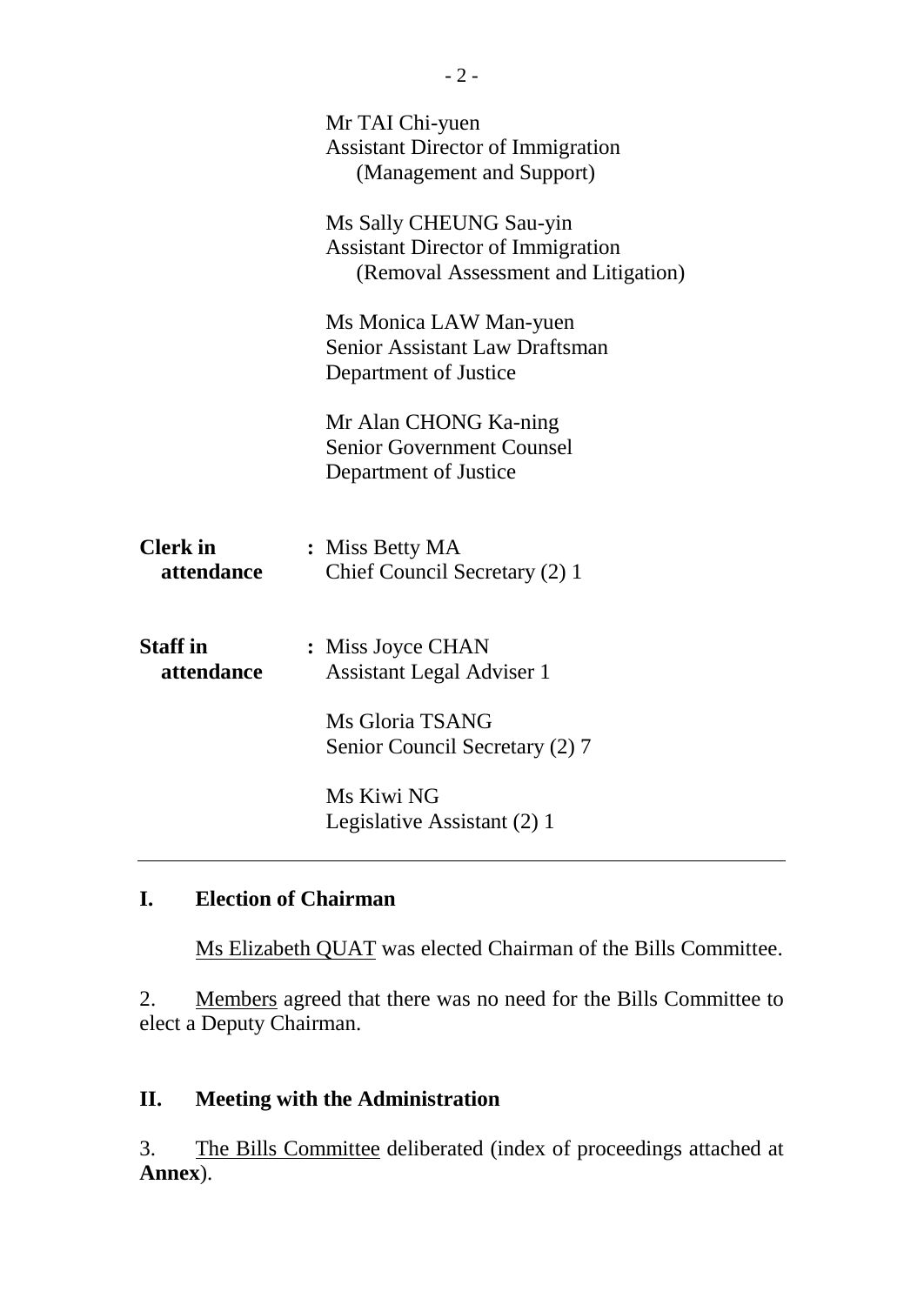### **III. Any other business**

4. In view of the COVID-19 epidemic situation, members agreed that written views on the Immigration (Amendment) Bill 2020 would be invited by posting a notice on the website of the Legislative Council. Another meeting would be scheduled to continue discussion with the Administration, and members would be informed of the meeting date and time in due course.

5. There being no other business, the meeting ended at 10:44 am.

Council Business Division 2 Legislative Council Secretariat 23 February 2021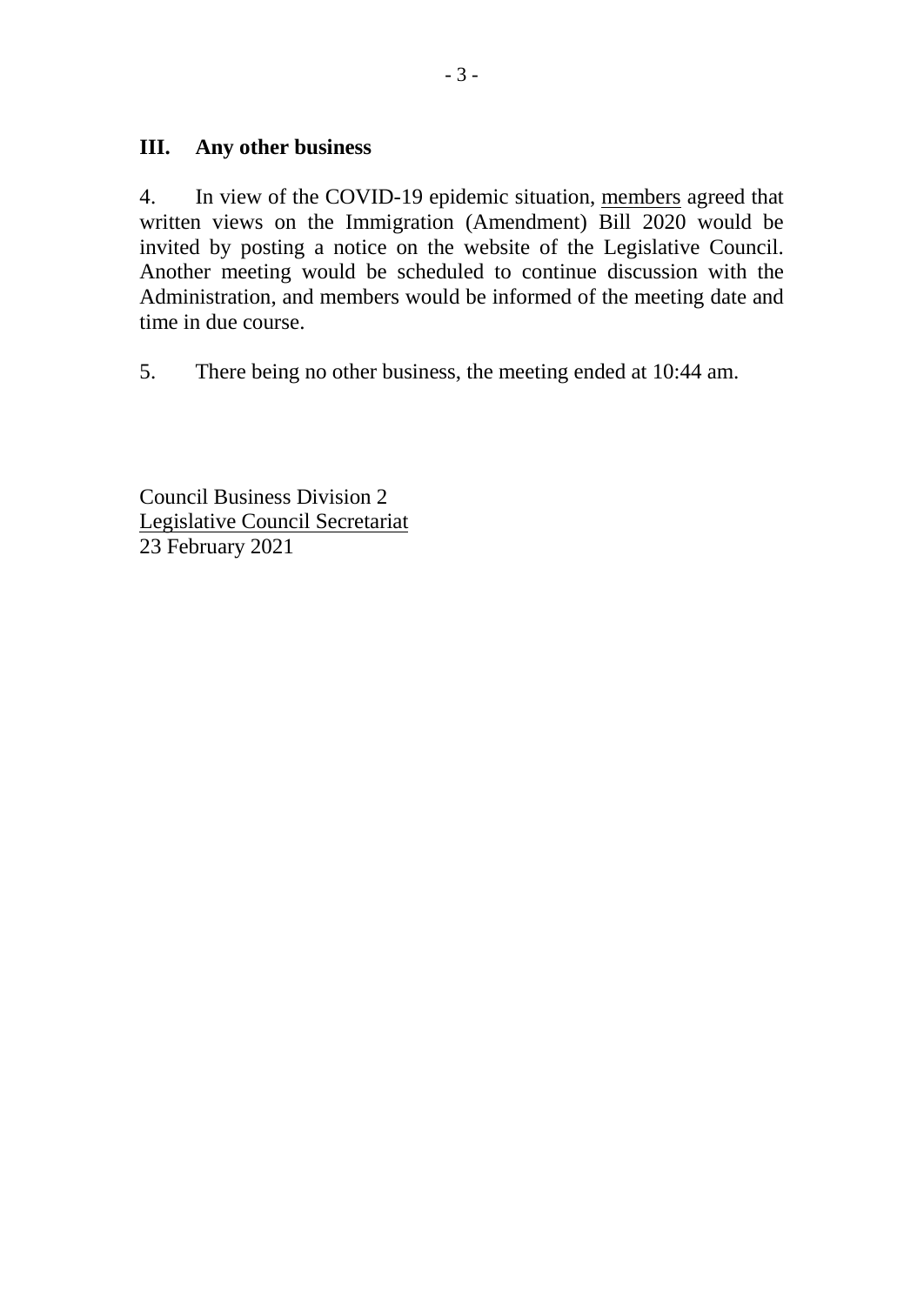### **Annex**

### **Proceedings of first meeting of the Bills Committee on Immigration (Amendment) Bill 2020 held on Tuesday, 20 January 2021, at 9:00 am in Conference Room 3 of the Legislative Council Complex**

| <b>Time</b><br>marker | <b>Speaker</b>                                                              | Subject(s) / Discussion                                                                                                                                                                                                                                                                                                                                                                                                                                                                                                                                                                                                                                                                                                                                                                                                                                                                                                                                                                                                                                                                                                                        | <b>Action</b>   |
|-----------------------|-----------------------------------------------------------------------------|------------------------------------------------------------------------------------------------------------------------------------------------------------------------------------------------------------------------------------------------------------------------------------------------------------------------------------------------------------------------------------------------------------------------------------------------------------------------------------------------------------------------------------------------------------------------------------------------------------------------------------------------------------------------------------------------------------------------------------------------------------------------------------------------------------------------------------------------------------------------------------------------------------------------------------------------------------------------------------------------------------------------------------------------------------------------------------------------------------------------------------------------|-----------------|
| $000437 -$<br>000535  | Mr CHAN Hak-kan<br>Mr SHIU Ka-fai<br>Ms Elizabeth QUAT<br>Mr CHAN Chun-ying | <b>Election of Chairman</b>                                                                                                                                                                                                                                                                                                                                                                                                                                                                                                                                                                                                                                                                                                                                                                                                                                                                                                                                                                                                                                                                                                                    | <b>Required</b> |
| $000536 -$<br>000629  | Chairman                                                                    | Opening remarks                                                                                                                                                                                                                                                                                                                                                                                                                                                                                                                                                                                                                                                                                                                                                                                                                                                                                                                                                                                                                                                                                                                                |                 |
| $000630 -$<br>002543  | Chairman<br>Admin                                                           | Invitation for public views on the Immigration<br>(Amendment) Bill 2020 ("the Bill")<br>Briefing by the Administration on the Bill (LC Paper<br>No. $CB(2)691/20-21(01)$                                                                                                                                                                                                                                                                                                                                                                                                                                                                                                                                                                                                                                                                                                                                                                                                                                                                                                                                                                       |                 |
| $002544 -$<br>003113  | Chairman<br>Mr CHAN Chun-ying<br>Mr Paul TSE<br>Admin                       | Mr CHAN Chun-ying and Mr Paul TSE declared that<br>they were members of the Advisory Committee on<br>Pilot Scheme for Provision of Publicly-funded Legal<br>Assistance for Non-refoulement Claimants.<br>Mr CHAN's enquiries regarding:<br>(a) the comparison between the statutory period<br>for submission of a claim form in Hong Kong<br>(i.e. 28 days) and that in overseas;<br>(b) details on the extension of submission period<br>administrative<br>through<br>under<br>the<br>means<br>amendment proposals; and<br>$(c)$ existing<br>interpretation<br>service<br>in<br>screening<br>interviews and the expected change in the usage of<br>interpretation service upon the passage of the Bill.<br>The Administration responded that:<br>(a) the 28-day statutory period to return a claim form<br>was similar to that of some other countries.<br>For<br>comparison, some countries offered an even<br>shorter period, e.g. 15-day statutory period in<br>Canada;<br>21<br>additional<br>(b) the existing<br>days<br>through<br>administrative means to return a claim form was<br>usually granted no matter the claim was simple or |                 |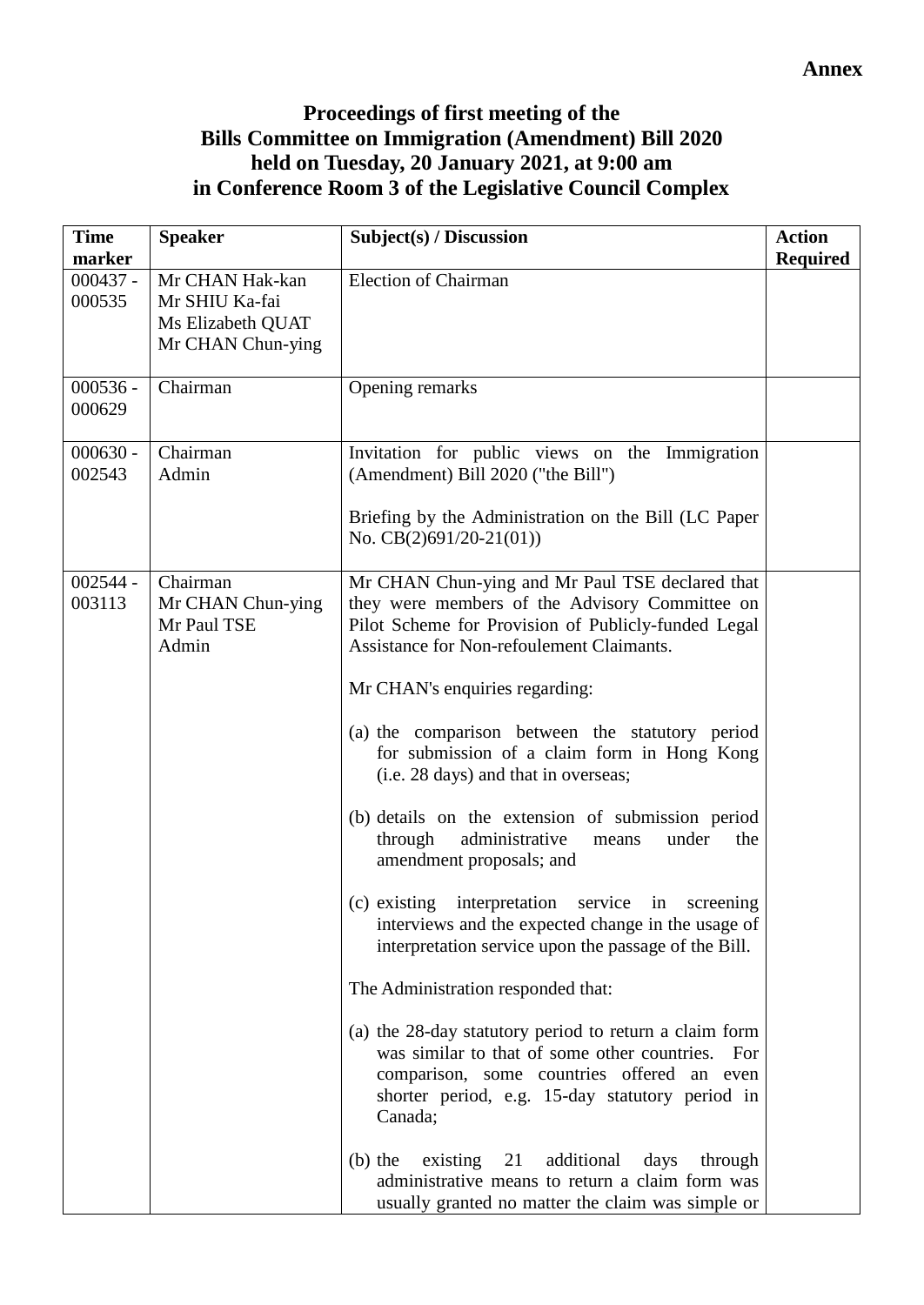| <b>Time</b><br>marker | <b>Speaker</b>                       | Subject(s) / Discussion                                                                                                                                                                                                                                                                                                                                                                                                                                                                                                                                                                                                                                                                                                                                                                                                                                                                                                                                                                                                                                                                                                                                                                                                                                                                                                                                                                                                                        | <b>Action</b><br><b>Required</b> |
|-----------------------|--------------------------------------|------------------------------------------------------------------------------------------------------------------------------------------------------------------------------------------------------------------------------------------------------------------------------------------------------------------------------------------------------------------------------------------------------------------------------------------------------------------------------------------------------------------------------------------------------------------------------------------------------------------------------------------------------------------------------------------------------------------------------------------------------------------------------------------------------------------------------------------------------------------------------------------------------------------------------------------------------------------------------------------------------------------------------------------------------------------------------------------------------------------------------------------------------------------------------------------------------------------------------------------------------------------------------------------------------------------------------------------------------------------------------------------------------------------------------------------------|----------------------------------|
|                       |                                      | complicated. Upon passage of the Bill, extension<br>of the submission period through administrative<br>means might not be given by default but would be<br>considered if necessary, so as to expedite the<br>screening procedure under the Unified Screening<br>Mechanism ("USM"); and                                                                                                                                                                                                                                                                                                                                                                                                                                                                                                                                                                                                                                                                                                                                                                                                                                                                                                                                                                                                                                                                                                                                                         |                                  |
|                       |                                      | (c) the Immigration Department ("ImmD") had hired<br>11 interpreters on non-civil service contract for<br>conducting screening interviews to about 80% of<br>the claimants. For some rare tribal dialects,<br>part-time interpreters would be hired on a<br>need-basis.                                                                                                                                                                                                                                                                                                                                                                                                                                                                                                                                                                                                                                                                                                                                                                                                                                                                                                                                                                                                                                                                                                                                                                        |                                  |
| $003114 -$<br>003518  | Chairman<br>Mr CHAN Hak-kan<br>Admin | As 99% of the non-refoulement claims<br>was<br>unsuccessful and many claimants were believed to<br>have come to Hong Kong for taking up illegal<br>employment, Mr CHAN Hak-kan expressed support<br>for the amendment proposals.                                                                                                                                                                                                                                                                                                                                                                                                                                                                                                                                                                                                                                                                                                                                                                                                                                                                                                                                                                                                                                                                                                                                                                                                               |                                  |
|                       |                                      | response to Mr CHAN's<br>enquiry<br>about<br>In<br>accommodating claimants in detention centres<br>immediately when they arrived at Hong Kong, the<br>Administration drew members' attention to the fact<br>that the existing detention power was subject to the<br>common law <i>Hardial Singh</i> principles, under which<br>ImmD could not continue to detain a person if it could<br>not complete the removal or screening procedures<br>within a reasonable period of time. That said, to<br>enhance the legal backing of the detention policy, it<br>was proposed in the Bill that additional factors, such<br>as ImmD's resources, and whether any procedure was<br>hindered by the person being detained, would also<br>have to be taken into account in considering the<br>reasonableness of the detention period.<br>Besides,<br>while the Castle Peak Bay Immigration Centre<br>("CIC") could accommodate only about 500 claimants<br>pending removal, the Tai Tam Gap Correctional<br>Institution ("TGCI"), upon renovation,<br>would<br>accommodate additional 160 claimants shortly.<br>The<br>additional detention facility could relieve the detention<br>pressure currently faced by CIC.<br>For the option of detaining all claimants in detention<br>centres, it was highlighted that careful consideration in<br>terms of readily available land supply, manpower,<br>resources, cost-effectiveness, etc, would be needed. |                                  |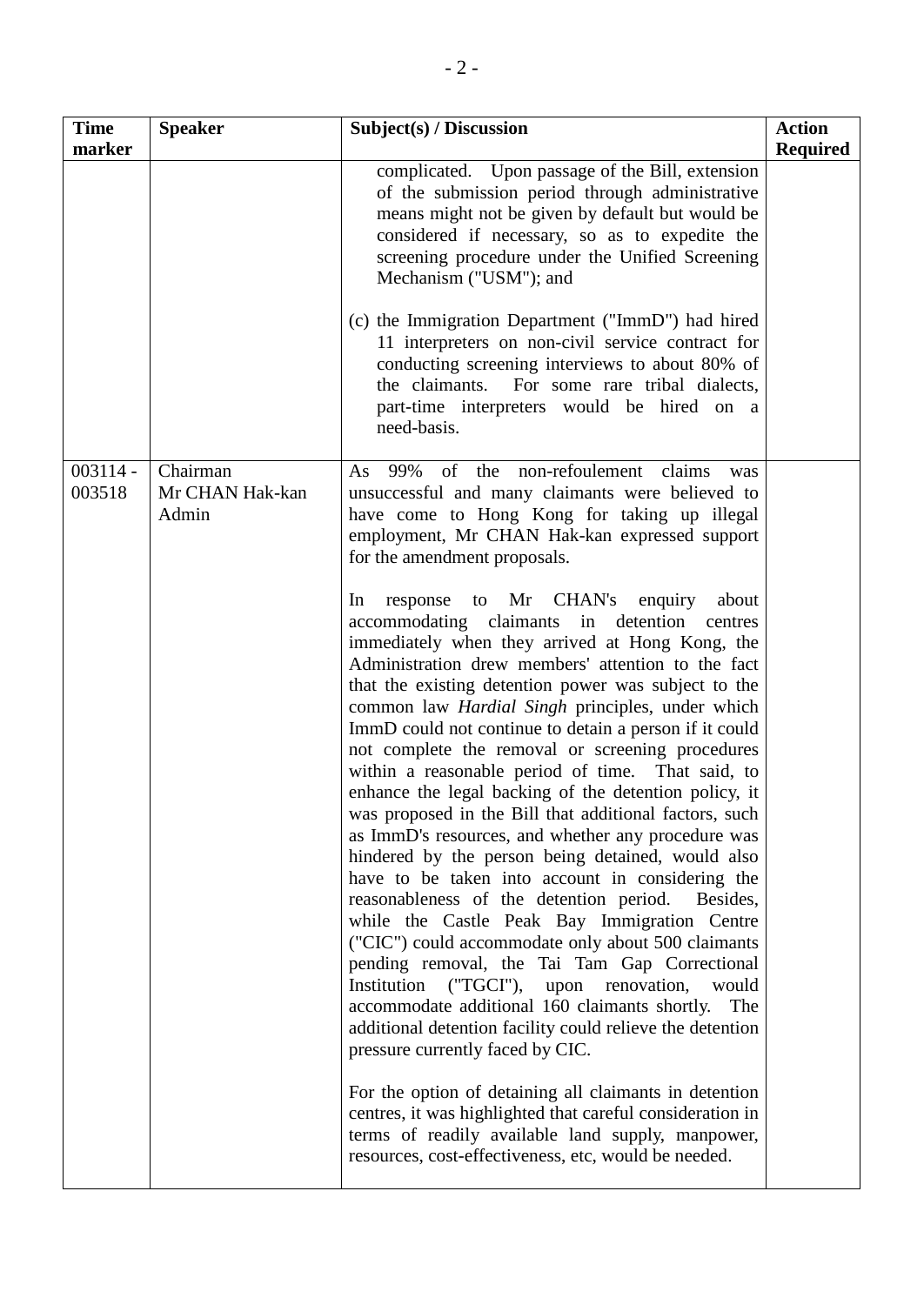| <b>Time</b><br>marker | <b>Speaker</b>                         | Subject(s) / Discussion                                                                                                                                                                                                                                                                                                                                                                                                                                                                                                                                                                                                                                 | <b>Action</b><br><b>Required</b> |
|-----------------------|----------------------------------------|---------------------------------------------------------------------------------------------------------------------------------------------------------------------------------------------------------------------------------------------------------------------------------------------------------------------------------------------------------------------------------------------------------------------------------------------------------------------------------------------------------------------------------------------------------------------------------------------------------------------------------------------------------|----------------------------------|
| $003519 -$<br>004244  | Chairman<br>Mr LUK Chung-hung<br>Admin | While stressing that substantiated claimants should be<br>assisted, Mr LUK Chung-hung considered that the<br>legislative amendments were necessary to avoid abuse<br>of USM.                                                                                                                                                                                                                                                                                                                                                                                                                                                                            |                                  |
|                       |                                        | Mr LUK sought details about claimants' delaying<br>other<br>abusive<br>tactics<br>practice.<br>The<br>and<br>Administration advised that according to<br>past<br>experience, some claimants would use various tactics<br>to delay the screening procedures, such as repeated<br>absence from screening interviews without any<br>reasons, failure to submit medical proofs, request of<br>specified interpreter for rare tribal dialects to conduct<br>interviews, etc.                                                                                                                                                                                 |                                  |
|                       |                                        | Mr LUK expressed concerns on the untrue report on<br>treatments in CIC by individual media organization.                                                                                                                                                                                                                                                                                                                                                                                                                                                                                                                                                |                                  |
| $004245 -$<br>005052  | Chairman<br>Mrs Regina IP              | Mrs Regina IP's enquiries regarding:                                                                                                                                                                                                                                                                                                                                                                                                                                                                                                                                                                                                                    |                                  |
|                       | Admin                                  | (a) the rationale for the proposed increase in penalties<br>for employing persons who were not lawfully<br>employable;                                                                                                                                                                                                                                                                                                                                                                                                                                                                                                                                  |                                  |
|                       |                                        | (b) the number of cases employing non-refoulement<br>claimants over the years; and                                                                                                                                                                                                                                                                                                                                                                                                                                                                                                                                                                      |                                  |
|                       |                                        | (c) the proposed increase in penalties against carrier of<br>potential claimants to a fine at \$100,000 and<br>relevant defence for owner of an aircraft and his<br>agent.                                                                                                                                                                                                                                                                                                                                                                                                                                                                              |                                  |
|                       |                                        | The Administration responded that:                                                                                                                                                                                                                                                                                                                                                                                                                                                                                                                                                                                                                      |                                  |
|                       |                                        | (a) the existing punishment of a fine of \$350,000 and<br>imprisonment for three years for employing an<br>employee who was not lawfully employable was<br>While the actual<br>last amended in 1996.<br>imprisonment punishment was in the range from<br>three weeks to five months in previous court cases,<br>the Administration considered it necessary to<br>strengthen the deterrence effect by significantly<br>increasing the punishment to a fine of \$500,000<br>and imprisonment for 10 years under the current<br>amendment proposals. Such amendment would<br>also provide reference for the court to impose<br>higher penalties in future; |                                  |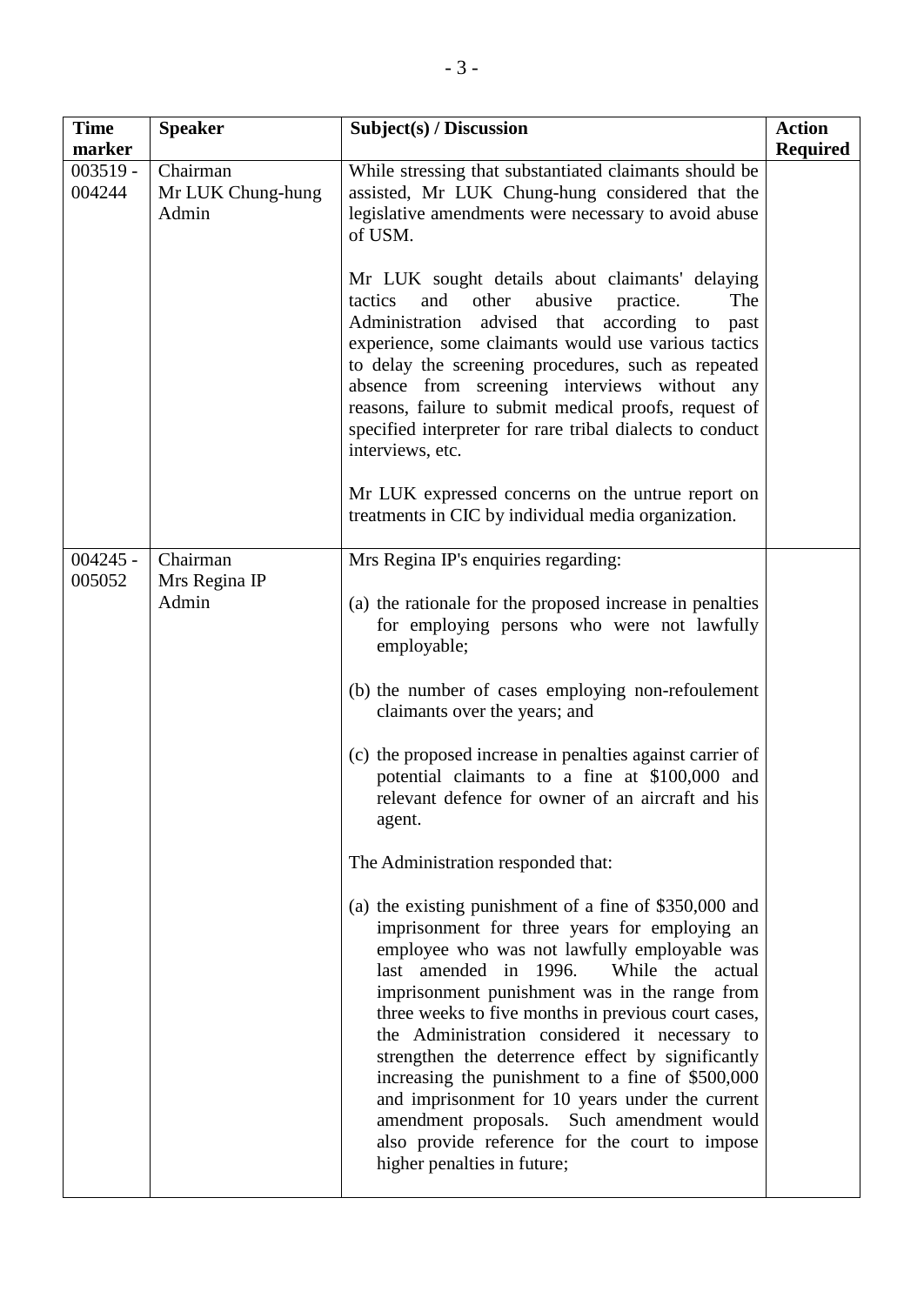| <b>Time</b><br>marker | <b>Speaker</b>                      | Subject(s) / Discussion                                                                                                                                                                                                                                                                                                                                                                                                                                                                                                                                                | <b>Action</b><br><b>Required</b> |
|-----------------------|-------------------------------------|------------------------------------------------------------------------------------------------------------------------------------------------------------------------------------------------------------------------------------------------------------------------------------------------------------------------------------------------------------------------------------------------------------------------------------------------------------------------------------------------------------------------------------------------------------------------|----------------------------------|
|                       |                                     | (b) there were 158 persons prosecuted and 93 persons<br>convicted for employing persons not lawfully<br>employable pursuant to section 17I of the<br>Immigration Ordinance (Cap. 115) ("IO") in 2020;                                                                                                                                                                                                                                                                                                                                                                  |                                  |
|                       |                                     | (c) some 200 cases per year relating to passenger<br>arriving in Hong Kong in an aircraft without a<br>valid travel document were convicted in the past<br>During investigation, written<br>few years.<br>explanation would be sought from airlines when<br>To reflect the gravity of the<br>necessary.<br>consequence of the owner of an aircraft and his<br>agent for breaching the duty, it was proposed to<br>increase the maximum fine to \$100,000; and                                                                                                          |                                  |
|                       |                                     | (d) the Secretary for Security ("S for S") was proposed<br>to be empowered to make regulations to<br>implement Advance Passenger Information<br>("API"), which would strengthen<br>ImmD's<br>capability to prevent potential claimants from<br>coming to Hong Kong, in particular for those<br>unsuccessful claimants entering Hong Kong again<br>after being repatriated.                                                                                                                                                                                             |                                  |
|                       |                                     | Mrs IP considered it necessary to increase the<br>penalties against carrier of potential claimants to<br>\$100,000.                                                                                                                                                                                                                                                                                                                                                                                                                                                    |                                  |
| $005053 -$<br>005644  | Chairman<br>Mr SHIU Ka-fai<br>Admin | Given that very few non-refoulement claims were<br>substantiated over the years and claimants had posed a<br>negative impact to public security, Mr SHIU Ka-fai<br>believed that many Hong Kong residents would<br>welcome the legislative amendments.<br>He also<br>supported the amendment proposals, with a view to<br>improving the efficiency of USM procedures by<br>preventing claimants' delaying tactics, such<br>as<br>requesting specific language in screening interviews,<br>improving the operation of the Torture Claims Appeal<br>Board ("TCAB"), etc. |                                  |
|                       |                                     | The Administration highlighted that under<br>the<br>amendment proposals, for instance, the Chairperson of<br>TCAB could assign any three members to consider an<br>appeal, and nominate the most experienced member,<br>rather than the Chairperson or Deputy Chairperson as<br>currently required, to preside over the appeal hearing.<br>Such arrangement would provide more flexibility to<br>TCAB without affecting claimants' interests.                                                                                                                          |                                  |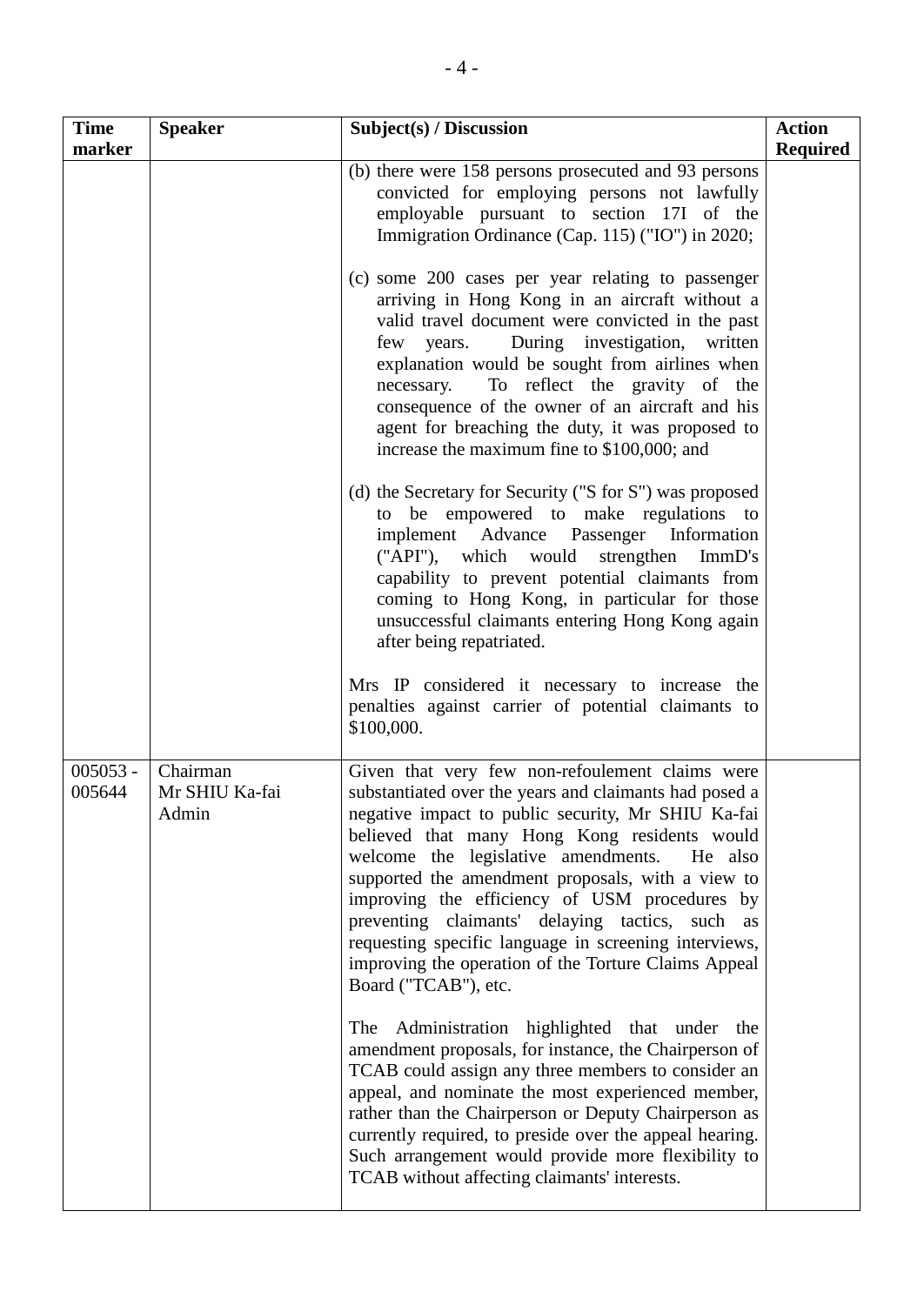| <b>Time</b><br>marker | <b>Speaker</b>                      | Subject(s) / Discussion                                                                                                                                                                                                                                                                                                                                                                                                                                                                                                                                                                                                                                                                                                                             | <b>Action</b>   |
|-----------------------|-------------------------------------|-----------------------------------------------------------------------------------------------------------------------------------------------------------------------------------------------------------------------------------------------------------------------------------------------------------------------------------------------------------------------------------------------------------------------------------------------------------------------------------------------------------------------------------------------------------------------------------------------------------------------------------------------------------------------------------------------------------------------------------------------------|-----------------|
|                       |                                     | Mr SHIU expressed concern about the handling and<br>investigation towards illegal immigrants smuggling<br>The Administration stressed that any<br>syndicates.<br>person who came to Hong Kong illegally or<br>overstayed here, and any smuggling syndicates who<br>assisted in those activities, constituted a breach of law.<br>Every case would be strictly handled in accordance<br>with the law. According to past experience, there<br>was no indication that non-refoulement claims were in<br>direct connection with smuggling syndicates.<br>The Administration further advised that they would<br>continue to liaise with the source countries and<br>enhance relevant publicity about issues relating to<br>illegal working in Hong Kong. | <b>Required</b> |
| $005645 -$<br>010901  | Chairman<br>Mr YIU Si-wing<br>Admin | Mr YIU Si-Wing's enquiries regarding:<br>(a) the guidelines provided to airlines in respect of the                                                                                                                                                                                                                                                                                                                                                                                                                                                                                                                                                                                                                                                  |                 |
|                       |                                     | proposed API system;                                                                                                                                                                                                                                                                                                                                                                                                                                                                                                                                                                                                                                                                                                                                |                 |
|                       |                                     | (b) the details on the proposed extension of<br>submission of claim form through administrative<br>means;                                                                                                                                                                                                                                                                                                                                                                                                                                                                                                                                                                                                                                           |                 |
|                       |                                     | (c) any penalties against claimants who used various<br>tactics to delay the process of claims handling,<br>such as accommodating those claimants in<br>detention centres;                                                                                                                                                                                                                                                                                                                                                                                                                                                                                                                                                                          |                 |
|                       |                                     | (d) factors to be taken to determine whether a claimant<br>was able to understand and communicate in a<br>language (e.g. English or the official language of<br>the claimant's country of origin); and                                                                                                                                                                                                                                                                                                                                                                                                                                                                                                                                              |                 |
|                       |                                     | (e) any grace period regarding the provision of<br>medical examinations and medical reports by<br>claimants.                                                                                                                                                                                                                                                                                                                                                                                                                                                                                                                                                                                                                                        |                 |
|                       |                                     | The Administration responded that:                                                                                                                                                                                                                                                                                                                                                                                                                                                                                                                                                                                                                                                                                                                  |                 |
|                       |                                     | (a) having regard to the implementation of interactive<br>API ("iAPI") system in some 20 countries/regions,<br>they would discuss with airlines and relevant<br>industry stakeholders to set out the guidelines.<br>Normally, airlines were required to provide<br>information<br>passenger<br>to the<br>immigration<br>authorities before flight departure;                                                                                                                                                                                                                                                                                                                                                                                        |                 |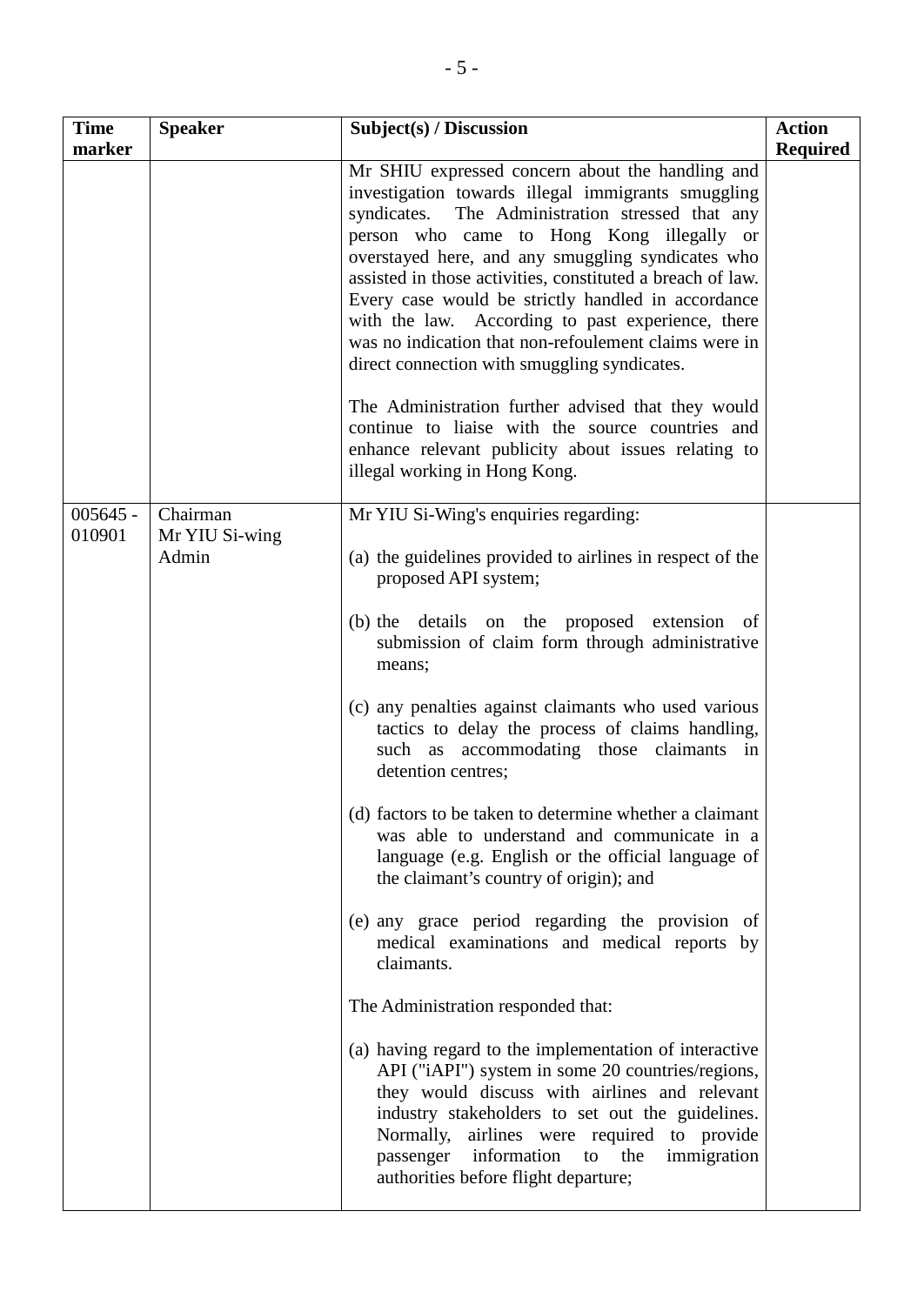| <b>Time</b><br>marker | <b>Speaker</b>                          | Subject(s) / Discussion                                                                                                                                                                                                                                                                                                                                                                                          | <b>Action</b><br><b>Required</b> |
|-----------------------|-----------------------------------------|------------------------------------------------------------------------------------------------------------------------------------------------------------------------------------------------------------------------------------------------------------------------------------------------------------------------------------------------------------------------------------------------------------------|----------------------------------|
|                       |                                         | (b) an application for further extension of the<br>submission period for claim form would be<br>granted by the case officer on a case-by-case basis<br>having regard to the justifications provided;                                                                                                                                                                                                             |                                  |
|                       |                                         | (c) undue delay would hopefully be minimized upon<br>passage of the Bill as a claim could be decided<br>based on the available information even if the<br>claimant failed to attend the screening interview.<br>As regards the suggestion for detention, it was<br>reiterated that ImmD would continue to adhere to<br>the <i>Hardial</i> Singh principles in exercising its<br>detention power;                 |                                  |
|                       |                                         | (d) whether a claimant would be considered as being<br>able to understand and communicate in a language<br>would depend on the relevant evidences on a<br>case-by-case basis, e.g. whether they were found<br>to be able to reasonably communicate in another<br>language during daily communication on other<br>occasions; and                                                                                  |                                  |
|                       |                                         | (e) to prevent delaying tactics, ImmD would make<br>arrangements for claimants to undergo medical<br>examinations to assess a disputed physical or<br>mental condition alleged by a claimant.<br>The<br>claimant would be required to attend the<br>examination as scheduled and timely submit the<br>medical report afterwards.                                                                                 |                                  |
| $010902 -$<br>012215  | Chairman<br>Dr CHENG Chung-tai<br>Admin | Dr CHENG Chung-tai's view on the invitation for<br>public views on the Bill.<br>Dr CHENG's enquiries regarding:                                                                                                                                                                                                                                                                                                  |                                  |
|                       |                                         | (a) the rationale for including Immigration Services in<br>the list of exemption in the Firearms<br>and<br>Ammunition Ordinance (Cap. 238) ("FAO") and<br>the Weapons Ordinance (Cap. 217) ("WO") to<br>enable CIC officers to possess arms and weapons<br>under the legislative amendments, as well as the<br>public monitoring and complaint handling<br>mechanism relating to the proposed amendments;<br>and |                                  |
|                       |                                         | (b) the rationale to empower S for S to make<br>regulations to implement API system under the<br>Bill.                                                                                                                                                                                                                                                                                                           |                                  |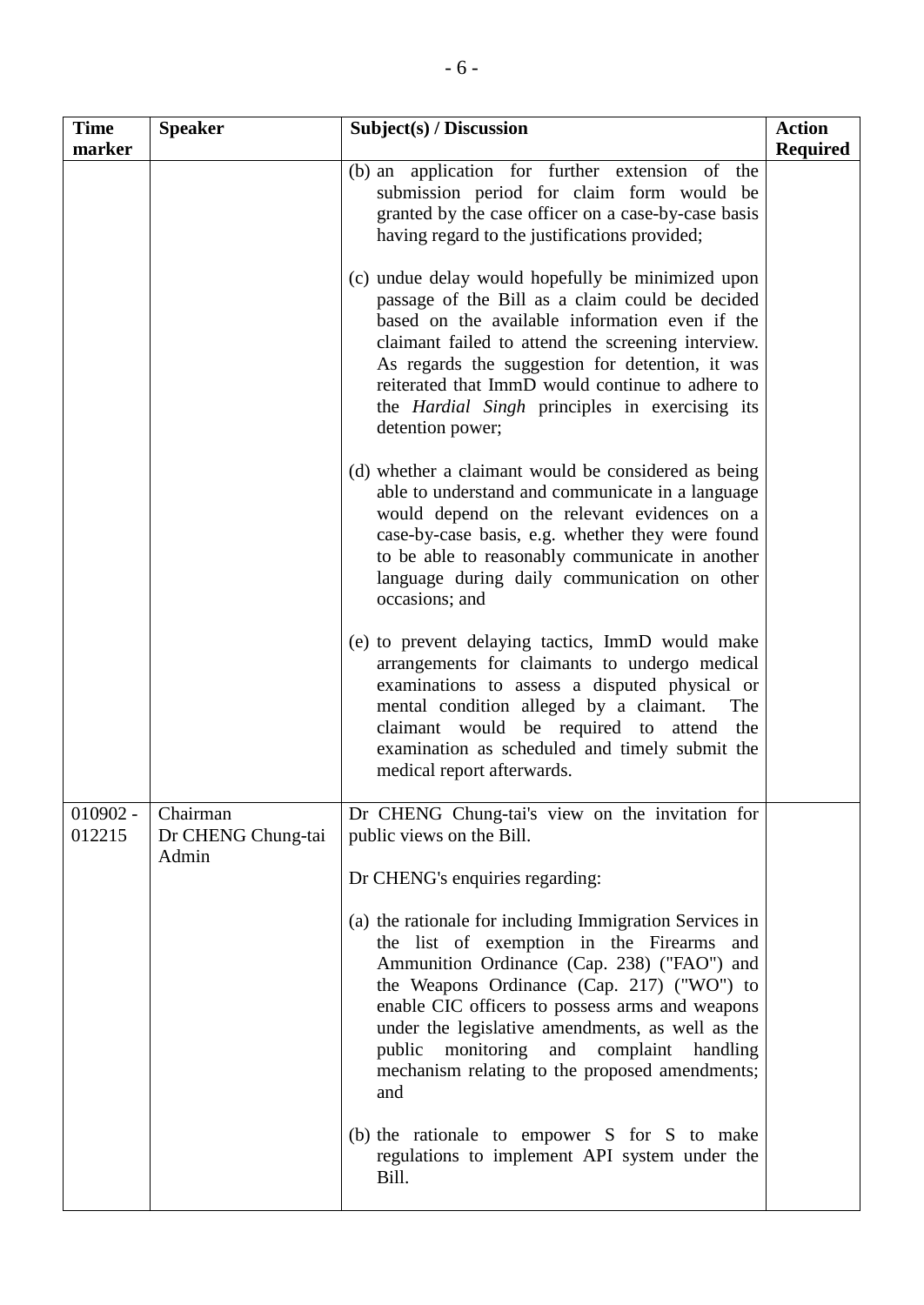| <b>Time</b><br>marker | <b>Speaker</b>              | Subject(s) / Discussion                                                                                                                                                                                                                                                                                                                                                                                                                                                                                                                                     | <b>Action</b><br><b>Required</b> |
|-----------------------|-----------------------------|-------------------------------------------------------------------------------------------------------------------------------------------------------------------------------------------------------------------------------------------------------------------------------------------------------------------------------------------------------------------------------------------------------------------------------------------------------------------------------------------------------------------------------------------------------------|----------------------------------|
|                       |                             | Dr CHENG considered that the amendment in (b)<br>above was not proportionate to the need and there was<br>no relationship between such amendment and the<br>Administration's primary objective of enhancing the<br>efficiency of screening claims                                                                                                                                                                                                                                                                                                           |                                  |
|                       |                             | The Administration responded that:                                                                                                                                                                                                                                                                                                                                                                                                                                                                                                                          |                                  |
|                       |                             | (a) currently, officers deployed at CIC were equipped<br>with suitable anti-riot equipment (such as pepper<br>spray, pepper ball and single shot launcher) for the<br>protection of themselves and detainees at CIC in<br>case of emergency. In 2020, there were 25<br>physical confrontations occurred at CIC, in which<br>six ImmD officers were injured;                                                                                                                                                                                                 |                                  |
|                       |                             | (b) under the existing arrangement, relevant ImmD<br>officers needed to apply to the Commissioner of<br>Police for exemption to possess the required<br>firearms and ammunition every year.<br>Besides,<br>ImmD had been relying on the Correctional<br>Services Department ("CSD") to provide the<br>necessary training to its staff. The legislative<br>amendments sought to lessen the administrative<br>burden of Police, ImmD and CSD; and                                                                                                             |                                  |
|                       |                             | (c) the API system was a requirement put in place by<br>the International Civil Aviation Organization.<br>There were over 20 countries implementing the<br>iAPI now, including Australia, Canada, the United<br>Kingdom and the United States of America.<br>Implementing API in Hong Kong would ensure<br>smooth passenger clearance while enhancing<br>aviation safety. It would also help prevent<br>potential claimants, such as those who had been<br>previously issued with a removal order or a<br>deportation order, from entering Hong Kong again. |                                  |
| $012216 -$<br>012929  | Chairman<br>Mr Michael TIEN | Mr Michael TIEN sought clarification regarding the<br>proposed amendments to FAO and WO.                                                                                                                                                                                                                                                                                                                                                                                                                                                                    |                                  |
|                       | Admin                       | The Administration reiterated that CIC officers were<br>currently equipped with suitable anti-riot equipment<br>for security control and safety of both the staff and<br>detainees. However, under the existing arrangement,<br>relevant CIC officers had to apply to the Police every<br>year for exemption to possess the required firearms<br>ammunition.<br>To satisfy the criteria for<br>and<br>exemption and renewal of exemption, relevant officers                                                                                                 |                                  |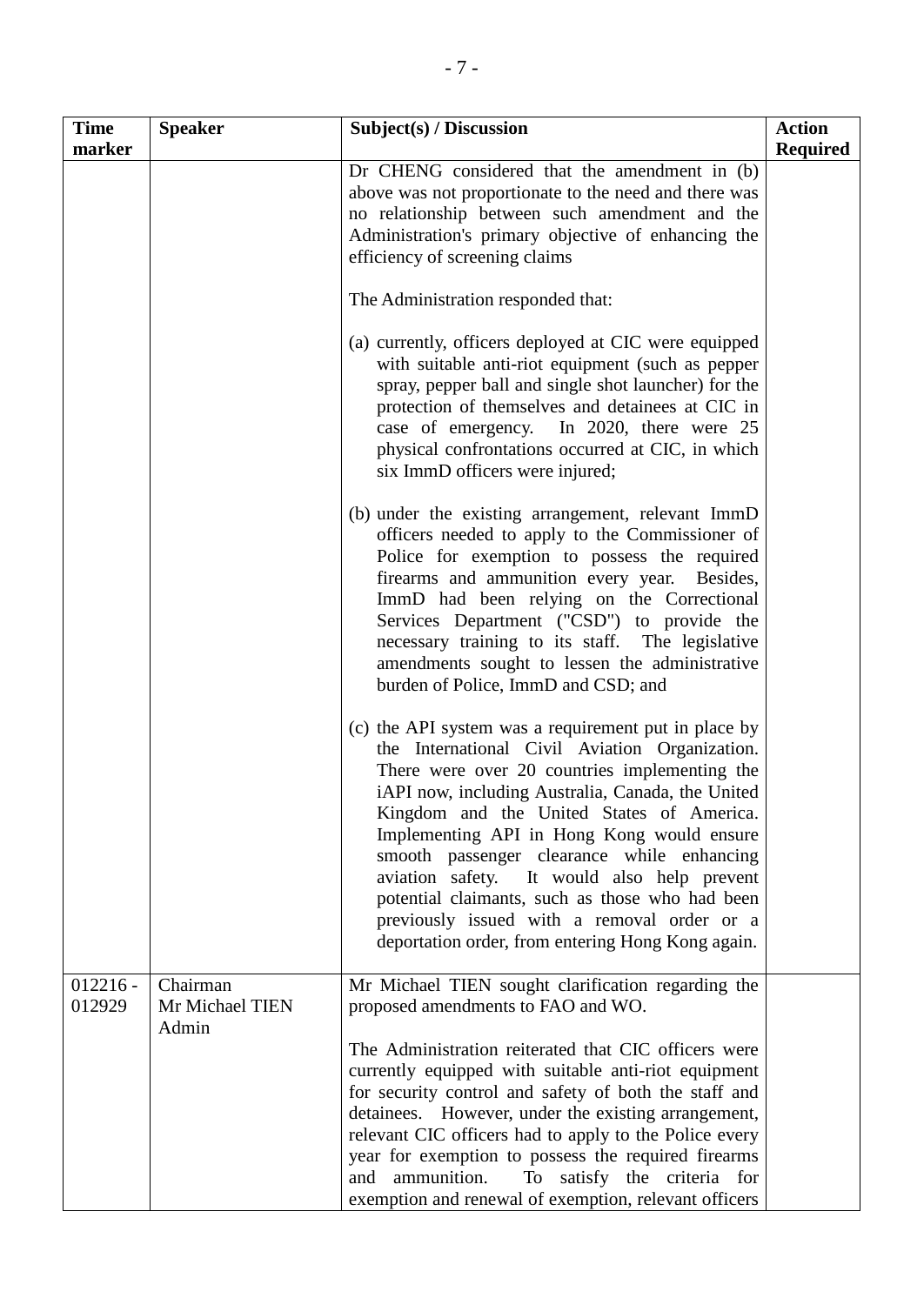| <b>Time</b>          | <b>Speaker</b>                   | Subject(s) / Discussion                                                                                                                                                                                                                                                                                                                                                                                                                                                                                                                                                                                                                                                                                                                                                                                                                                                                                                                                                                                                                                                                                                                                                                                                                                                                                  | <b>Action</b>   |
|----------------------|----------------------------------|----------------------------------------------------------------------------------------------------------------------------------------------------------------------------------------------------------------------------------------------------------------------------------------------------------------------------------------------------------------------------------------------------------------------------------------------------------------------------------------------------------------------------------------------------------------------------------------------------------------------------------------------------------------------------------------------------------------------------------------------------------------------------------------------------------------------------------------------------------------------------------------------------------------------------------------------------------------------------------------------------------------------------------------------------------------------------------------------------------------------------------------------------------------------------------------------------------------------------------------------------------------------------------------------------------|-----------------|
| marker               |                                  | also had to undergo a three-week fundamental training<br>and regular refresher training provided by CSD.<br>With a view to improving the utilization of resources<br>and lessening the administrative burden of all the<br>concerned departments, it was proposed that<br>Immigration Services be included in the list of<br>exemption under FAO and WO, so that they could<br>possess such articles on behalf of the Government<br>without the need to seek individual exemption again.<br>ImmD would also have more flexibility in staff<br>deployment and capacity to conduct staff training on<br>its own.                                                                                                                                                                                                                                                                                                                                                                                                                                                                                                                                                                                                                                                                                           | <b>Required</b> |
| $012930 -$<br>012939 | Chairman                         | Extension of the meeting for 15 minutes                                                                                                                                                                                                                                                                                                                                                                                                                                                                                                                                                                                                                                                                                                                                                                                                                                                                                                                                                                                                                                                                                                                                                                                                                                                                  |                 |
| $012940 -$<br>013754 | Chairman<br>Mr Paul TSE<br>Admin | Mr Paul TSE expressed support for the invitation of<br>public views on the Bill.<br>Mr TSE's enquiries regarding:<br>(a) the reasons why ImmD had not been included in<br>the list of exemption to possess firearms and<br>ammunitions before and why ImmD needed to be<br>exempted now; and<br>(b) the rationale for the proposed amendment to<br>section 38AA of IO to extend the liability to<br>overstaying visitors who took up any employment<br>before being issued with a removal order or a<br>deportation order.<br>The Administration responded that:<br>(a) CIC had been operating since 2005 and was<br>managed by CSD then.<br>In 2010, the overall<br>management of CIC was handed over to ImmD.<br>It was considered at that time that legislative<br>amendments would be made to relevant provisions<br>when the frontline officers of ImmD deployed at<br>CIC had gained more experience in the effective<br>management of the detention centre and the use of<br>relevant anti-riot equipment. Hence, to enhance<br>ImmD's<br>flexibility in<br>staff<br>training<br>and<br>deployment, it was proposed that FAO and WO be<br>amended in the current exercise; and<br>(b) under the existing<br>arrangement,<br>overstaying<br>for<br>unlawful<br>visitors<br>arrested<br>who<br>were |                 |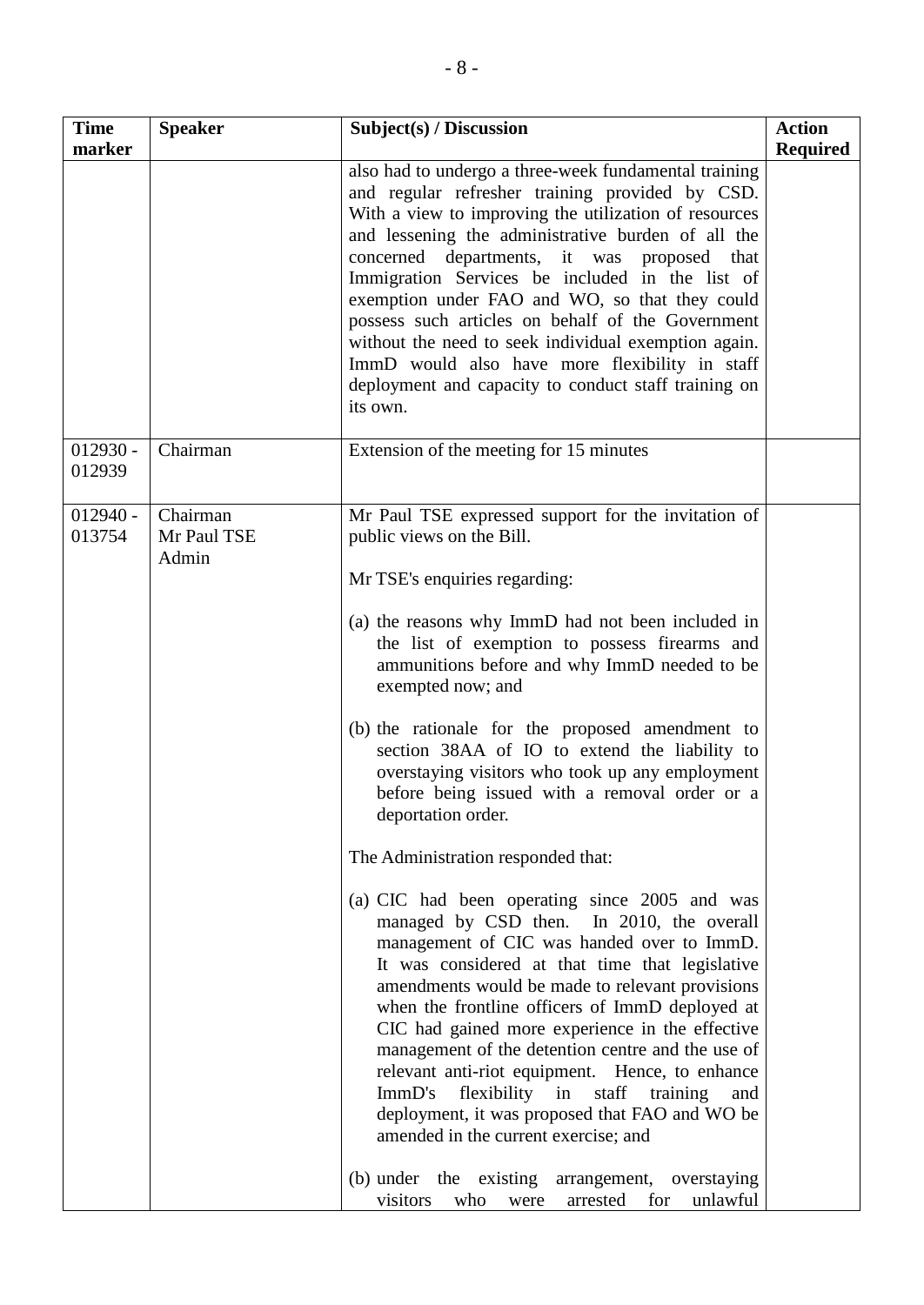| <b>Time</b><br>marker | <b>Speaker</b>    | Subject(s) / Discussion                                                                                                                                                                                                                                                                                                                                                                                                                                                                                                                                                                                                                                                                                                                                                                                                                                                                          | <b>Action</b><br><b>Required</b> |
|-----------------------|-------------------|--------------------------------------------------------------------------------------------------------------------------------------------------------------------------------------------------------------------------------------------------------------------------------------------------------------------------------------------------------------------------------------------------------------------------------------------------------------------------------------------------------------------------------------------------------------------------------------------------------------------------------------------------------------------------------------------------------------------------------------------------------------------------------------------------------------------------------------------------------------------------------------------------|----------------------------------|
|                       |                   | employment before being issued with a removal<br>order or a deportation order could only be<br>prosecuted for breaching their conditions of stay,<br>in which the imprisonment penalty was up to two<br>years only. Such penalty was not on par with<br>illegal immigrants taking<br>any<br>unlawful<br>employment, who were liable to conviction to<br>imprisonment up to three years. It was thus<br>proposed that section 38AA of IO be amended<br>such that overstaying visitors taking up any<br>unlawful employment would be subject to the<br>same penalty levels as those of illegal immigrants.<br>Mr TSE's enquiry and the Administration's response<br>regarding the existing penalties for employing persons<br>who were not lawfully employable and the rationale<br>for the proposed increase in penalties. Mr TSE<br>considered that the proposed increase was a bit too<br>high. |                                  |
| $013755 -$<br>014442  | Chairman<br>Admin | While considering that genuine claimants should be<br>assisted, the Chairman expressed support for the<br>amendment proposals and said that she had been<br>requesting the Administration to amend IO to expedite<br>the screening procedures for non-refoulement claims<br>and to prevent abuse. Although she was glad to see<br>ImmD's effort in improving the screening procedures,<br>she was also worried about the recent increase in the<br>number of new claims received.<br>The Chairman's enquiries regarding:                                                                                                                                                                                                                                                                                                                                                                         |                                  |
|                       |                   | (a) the estimated expenditure relating to the handling<br>of non-refoulement claims in the coming financial<br>year upon the passage of the Bill;<br>(b) the estimated time required to repatriate the some<br>13 000 claimants remaining in Hong Kong; and                                                                                                                                                                                                                                                                                                                                                                                                                                                                                                                                                                                                                                      |                                  |
|                       |                   | (c) the measures of further increasing detention<br>facilities for non-refoulement claimants, especially<br>for those who had committed serious crimes in<br>Hong Kong.                                                                                                                                                                                                                                                                                                                                                                                                                                                                                                                                                                                                                                                                                                                          |                                  |
|                       |                   | The Administration responded that:<br>(a) In $2019-2020$ , the expenditure related to the<br>handling of non-refoulement claims was over 950<br>Owing to inflation, it was expected that<br>million.                                                                                                                                                                                                                                                                                                                                                                                                                                                                                                                                                                                                                                                                                             |                                  |